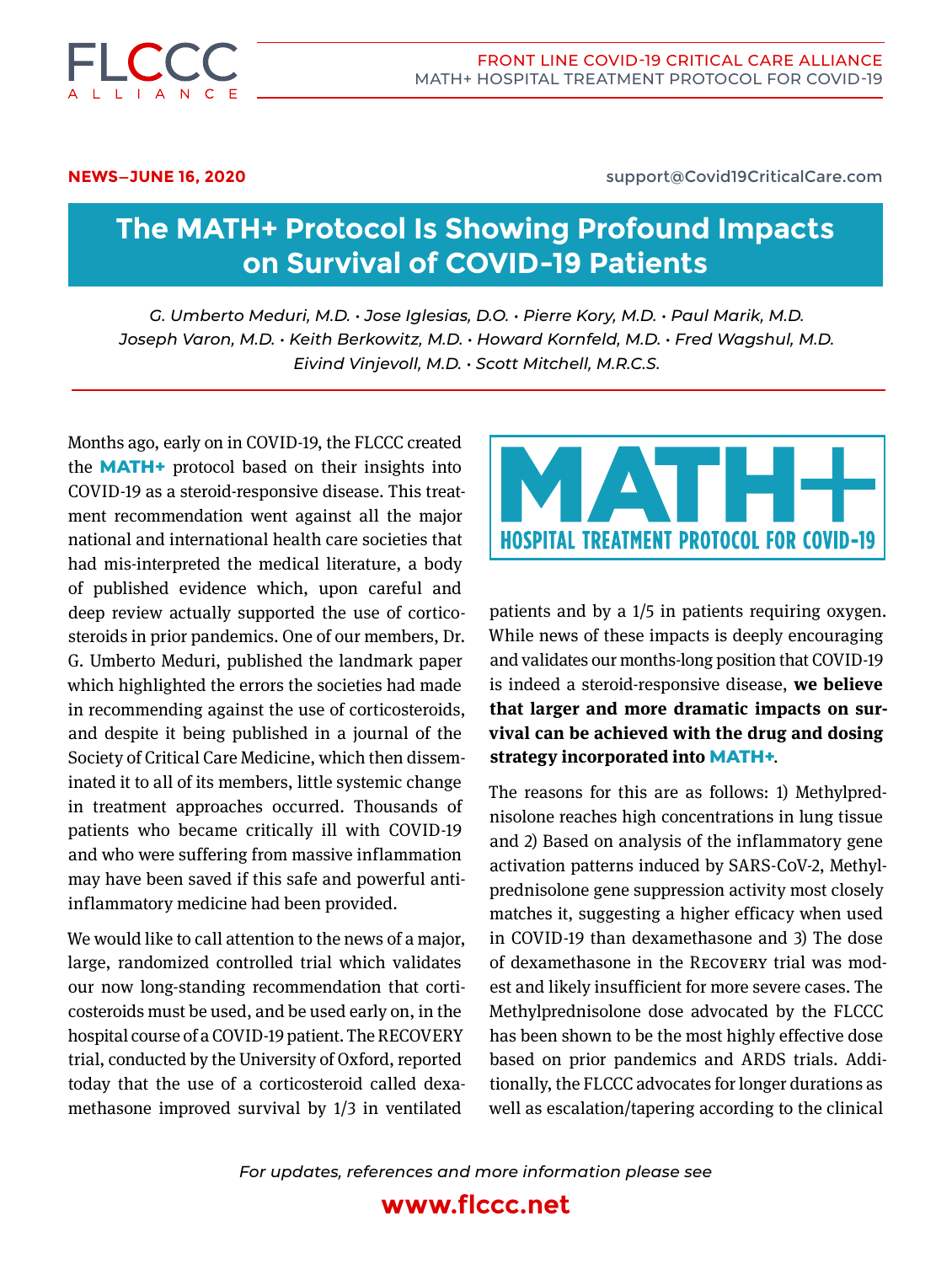condition of each individual patient. A prospective Italian study using this protocol was submitted for publication and the results will be disclosed upon acceptance.In the hospitals of two of our FLCCC physicians—each having treated over 100 hospitalized patients with **MATH+** often early on in the hospitalization, the hospital mortality rate to date is **6.6 %** in one hospital (Dr. Paul Marik, Norfolk, VA)

and less than **3.3 %** in the other (Dr. Joseph Varon, Houston, TX). Manuscripts are in progress.

The **MATH+** protocol was developed using the deep clinical expertise of these highly published Critical Care medicine physician-scholars. We believe that **MATH+** saves lives. And, if implemented widely, it will save thousands.

*The medical community is aggressively conducting many research studies in an attempt to find treatments for patients being admitted to hospitals with low oxygen levels or who are struggling to breathe. Given that these trials may take months or years to produce actionable guidance, as a working group with over two hundred years of combined experience in Critical Care and Emergency Medicine, we designed the MATH+ Covid-19 Early Intervention Treatment Protocol and, to date, are having remarkable success using it to treat patients in hospitals that permit its use. We are in the process of gathering patient data to scientifically prove its efficacy.* 

*The administration of intravenous methylprednisolone and ascorbic acid along with the anticoagulant heparin, starting in the emergency room and continued until recovery, has*  led to large reductions in the the mortality rate of this disease and the need for mechanical *ventilation. Anticoagulation is used to counteract the high rates of life-threatening blood clots caused by the excessive amount of inflammation caused by Covid-19.*

*Our team includes clinician scholars with the highest level of bedside expertise and more than 1,500 articles published in peer-reviewed journals, including many in the areas of corticosteroid and intravenous ascorbic acid use in critical illness, sepsis, and acute respiratory distress syndrome (ARDS).*

### **FRONT LINE COVID-19 CRITICAL CARE Alliance – ContaCts**

**Media Relations, New York Betsy Ashton** — bashton@flccc.net

**Media Relations, Ohio Joyce Kamen** — jkamen@flccc.net

**Physician Contact, New York Keith Berkowitz**, M.D., Member, FLCCC Alliance keith@centerforbalancedhealth.com

**Physician Contact, California Howard Kornfeld**, M.D., Member, FLCCC Alliance support@flccc.net

*For updates, references and more information please see*

## **www.flccc.net**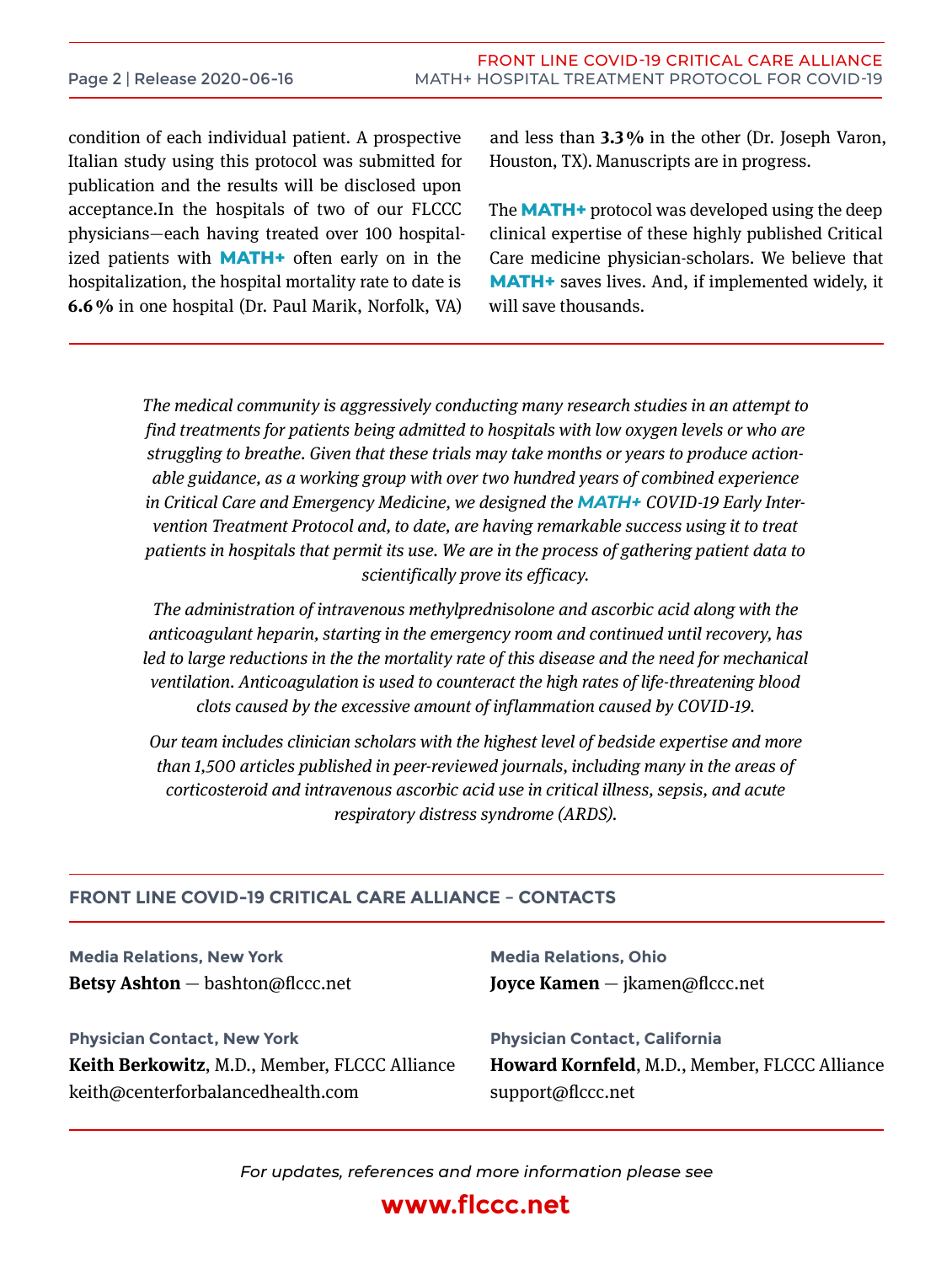

Front Line Covid-19 Critical Care Alliance MATH+ Hospital Treatment protocol for Covid-19



MATH+ **v5** 2020-07-14

## **TO CONTROL INFLAMMATION & EXCESS CLOTTING**

In all COVID-19 hospitalized patients, the therapeutic focus must be placed on early intervention utilizing powerful, evidence-based therapies to counteract:

- **—** The overwhelming and damaging inflammatory response
- **—** The systemic and severe hyper-coagulable state causing organ damage

By initiating the protocol soon after a patient meets criteria for oxygen supplementation, the need for mechanical ventilators and ICU beds will decrease dramatically.

**MATH+ PROTOCOL** [Only for use in hospitals in the treatment of COVID-19]

**q6h/q8h/q12h = every 6/8/12 hours 1 mg Heparin = 500 int. units (IU) CrCl = Creatinine Clearance (C<sub>cr</sub>)** 

- 1. **Methylprednisolone** [Intravenous]
	- **—** A. Mild hypoxia (<4L): 40mg daily until off oxygen
	- **—** B. Moderate–severe illness: 80mg bolus, then 20mg q6h IV push for 7days\* • Alternate: 40 mg g12h for 7 days\*
	- **—** Day 8: Switch to oral prednisone, taper over 6 days \*Consider higher doses for patients with non-improving ARDS/oxygenation and/or with persistent, rising, or severely elevated inflammatory markers (cytokine storm), i.e. 60–125mg q6h**–**q8h, or 1,000mg/day for 3 days
- 2. **Ascorbic Acid** [High Dose Infusion]
	- **—** 3 grams/100ml **—** q6h
	- **—** Continue for a total of 7 days or until discharged
- 3. **Thiamine**
	- **—** 200mg IV **—** q12h **—** until discharged
- 4. **Heparin** [Low Molecular Weight Heparin/LMWH]
	- **—** A. Stable patient on medical floor/ward: 0.5mg/kg q12h; if CrCl ≤ 30ml/min, give once a day
	- **—** B. Critically ill or ICU patient: 1mg/kg q12h unless contraindicated, dose adjust for CrCl 15**–**30ml/min • If CrCl ≤ 15ml/min, use unfractionated heparin [UFH]
		- • Monitor antifactor-Xa activity, target range is 0.6**–**1.1 units/ml
	- **—** Continue until discharged
- 5. **PLUS** optional co-interventions: Melatonin (6-12 mg at night), Zinc (75-100 mg/day), Vitamin D3 (2,000**–**4,000 units/day), Statin (Atorvastatin 40**–**80mg/day preferred), Famotidine (40mg/day), and Magnesium (2g IV in ICU patients only, target Mg level between 2.0**–**2.4mmol/l).

### **TREATMENT OF LOW OXYGEN**

- **—** If patient has low oxygen saturation on nasal cannula, initiate heated high flow nasal cannula.
- **—** Do not hesitate to increase flow limits as needed.
- **—** Avoid early intubation that is based solely on oxygen requirements. Allow "permissive hypoxemia" as tolerated.
- **—** Intubate only if patient demonstrates excessive work of breathing.
- **—** Utilize "prone positioning" to help improve oxygen saturation.

*For updates, references and more information please see*

# **www.flccc.net**